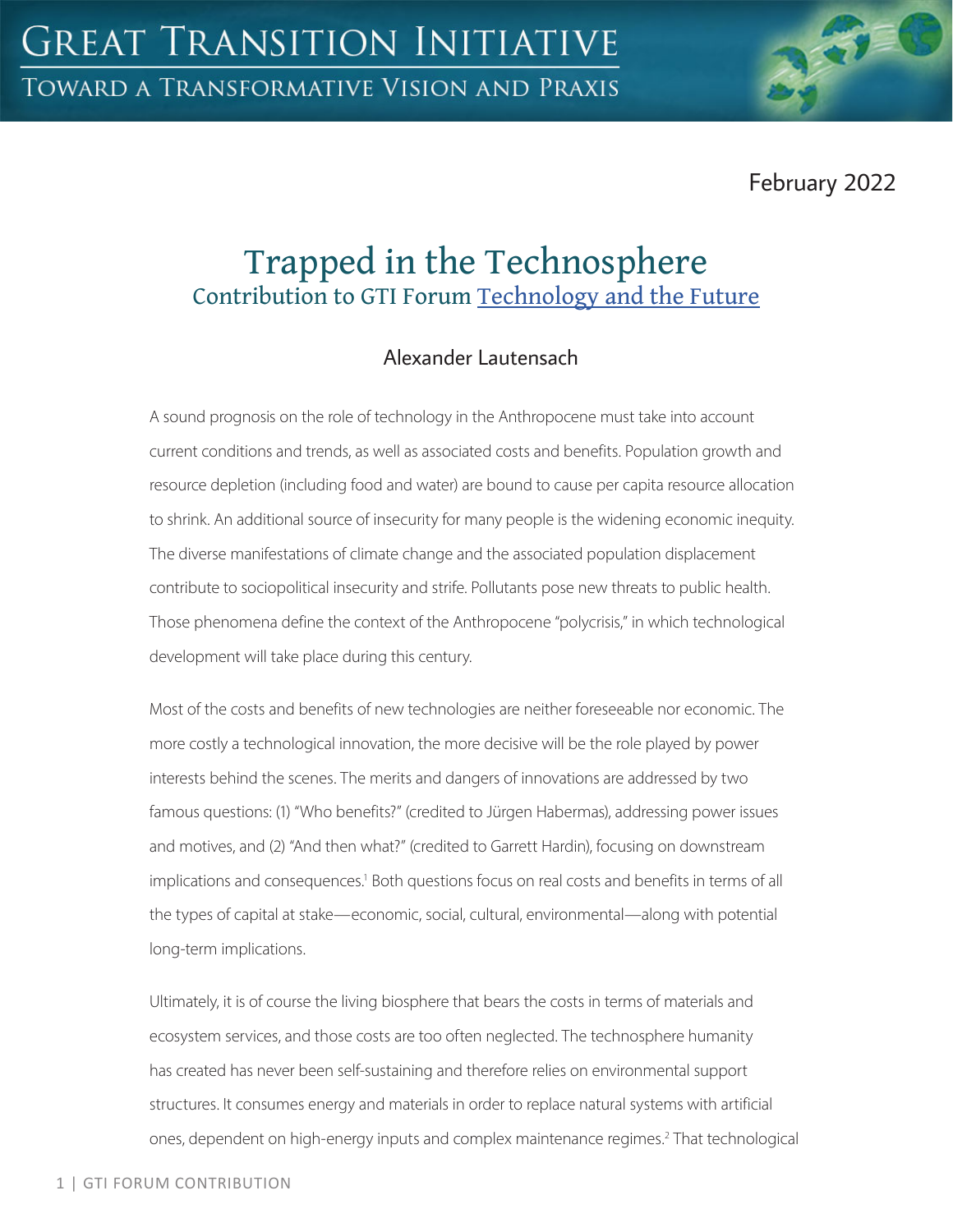assault on the biosphere and its material boon have weakened our capacity to pay attention to what matters. Even in cases where a new technology promises a way to mitigate the polycrisis (e.g., genetically modified crops), costs and benefits to the biosphere are typically ignored in favor of human interests—in stark contrast to the biosphere's fundamental significance as the support base for all development and for all life.

The fundamental problem with technological innovation, then, lies with its origin: the technosphere. It functions according to its own imperative to grow at any cost and to build technological artifacts that efficiently dominate human affairs and the biosphere, driving global ecological overshoot.<sup>3</sup> The consumptive demands of the technosphere, along with population growth, are primarily responsible for humanity's overshoot—the fact that we now consume about 170% of the resources that the biosphere can deliver at a sustainable maximum.<sup>4</sup> Overshoot imposes its own conditions; viewed globally, it is that addiction to "living beyond our means," along with its unequal distribution across humanity, that continues to aggravate the Anthropocene polycrisis.<sup>5</sup> The costs and benefits of new technologies merely superimpose themselves on that background.

The eventual consequences of ecological overshoot will include crises that manifest regionally as economic, environmental, and social collapse events. Any remaining chances at a Great Transition depend on timely preparations in terms of developing resilience, relinquishing counterproductive ideals, restoring values and traditions that used to support sustainability, and reconciling cultures with the physical limits of our planetary home.<sup>6</sup> However, the technosphere and its supporting ideologies are making that difficult. Precedents such as the Internet, plastics, and fossil fuel energy suggest that technological development, as much as it is a result of deliberate planning, does not follow sound considerations of benefits and harms or prudent preparations. Instead, it is pushed by estimates of short-term commercial potential, short-term costs, and ad hoc solutions to urgent needs. It cannot, therefore, be regarded as a reliable instrument for bringing about a Great Transition. Its contributions remain spurious and inadvertent, and dependent on population size.

The size of the global human population crucially determines how much political latitude will be available to governments in the future and to what degree new technologies, such as bioengineering, artificial intelligence, and the digital economy may at all contribute to a Great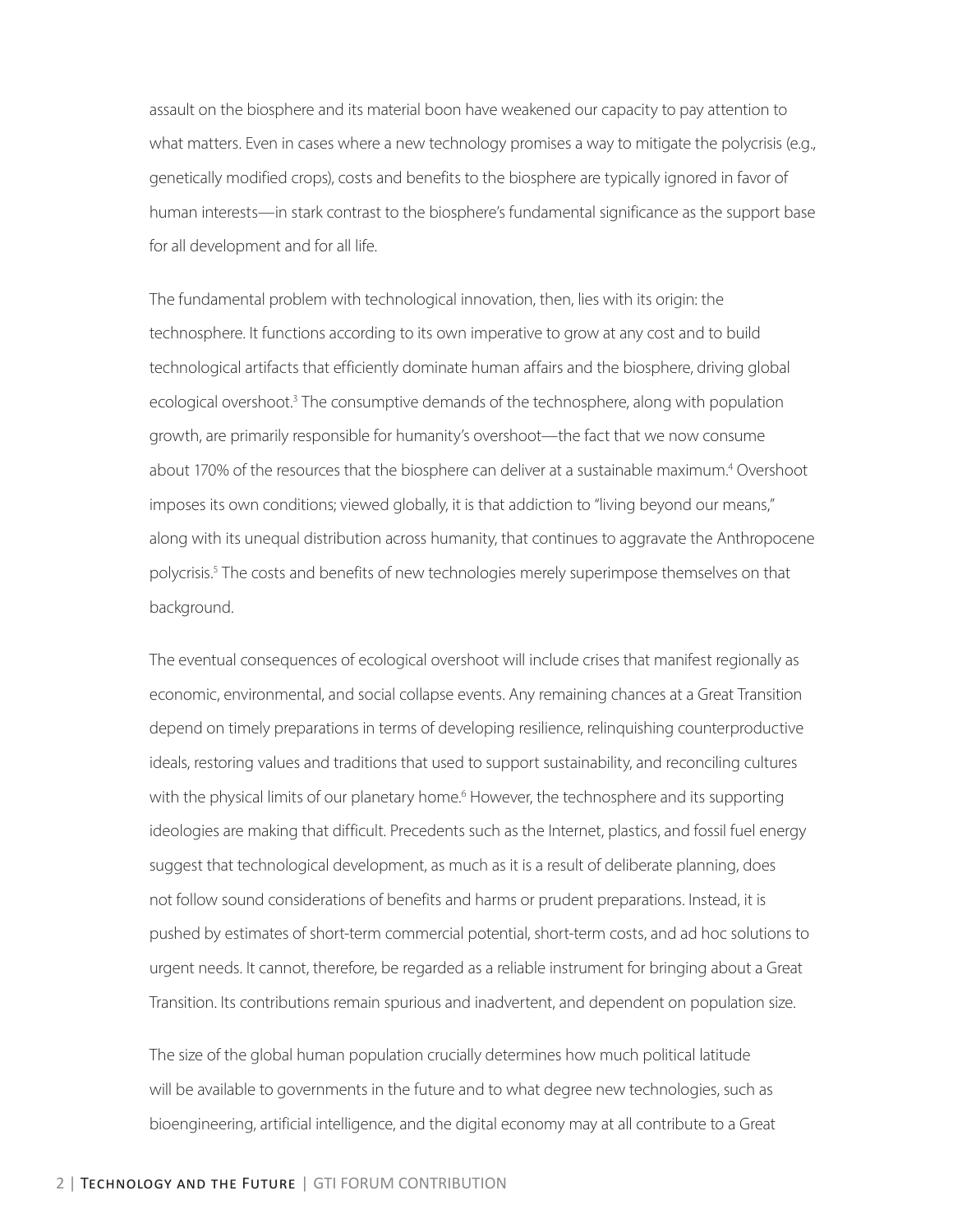Transition. From a biological perspective, the present global population represents an extreme anomaly.<sup>4</sup> Before the advent of the technosphere, and specifically of fossil fuels, the global population never exceeded one billion. Regional populations were naturally regulated by resource availability and infectious disease, as is still the case in some "underdeveloped" regions. With development aid being cut and with the technosphere exerting ever-increasing costs, it cannot be taken for granted that the population will increase much further or even remain at its current level. It seems equally likely that it is substantially reduced as a result of natural adjustments.<sup>7</sup> Extending on that uncertainty, three possible trajectories emerge, setting different parameters for technological innovation and its effects.

(A) The global population increases beyond 8 billion, as projected in UN models.<sup>8</sup> The large size of the population, and weakened economies, would prohibit distributing the benefits of new technologies equitably. Instead, technological development will continue to be driven by the interests of affluent countries and dominant industries. Costs and harms are likely to be pushed on the least empowered regions and countries, and on future generations. This trajectory is the domain of Fortress World scenarios. The benefits of future innovations in high-tech diagnostics and therapies will be distributed as unequally as today's vaccine technology. In the context of mounting emergencies, climate disasters, and exploding populations, emerging technologies are unlikely to contribute enough equitable benefits towards a Great Transition.<sup>9</sup> At the same time, global overshoot and its harmful effects will worsen. Their technological remediation will be spotty at best. The potential for political conflicts and alliances between competing "fortresses" will further diminish the likelihood of international cooperation and global solutions. More likely is an eventual collapse of major proportions, leading towards trajectory B or C.

(B) The global population shrinks to 2 billion or fewer, a medium estimate of a sustainable population with equitable welfare and the standard of living of a moderately developed country.<sup>11</sup> This could pave the way for a Great Transition. The costs for equitably extending new technologies to all in that population will be relatively moderate and can be shared. The population decrease, by whatever means it came about, will have afforded opportunities for a great relinquishment of counterproductive ideals, beliefs, values, and attitudes that previously impeded the Transition. Instead, ideals of sufficiency, frugality, and adaptation inspire new sustainable lifestyles and the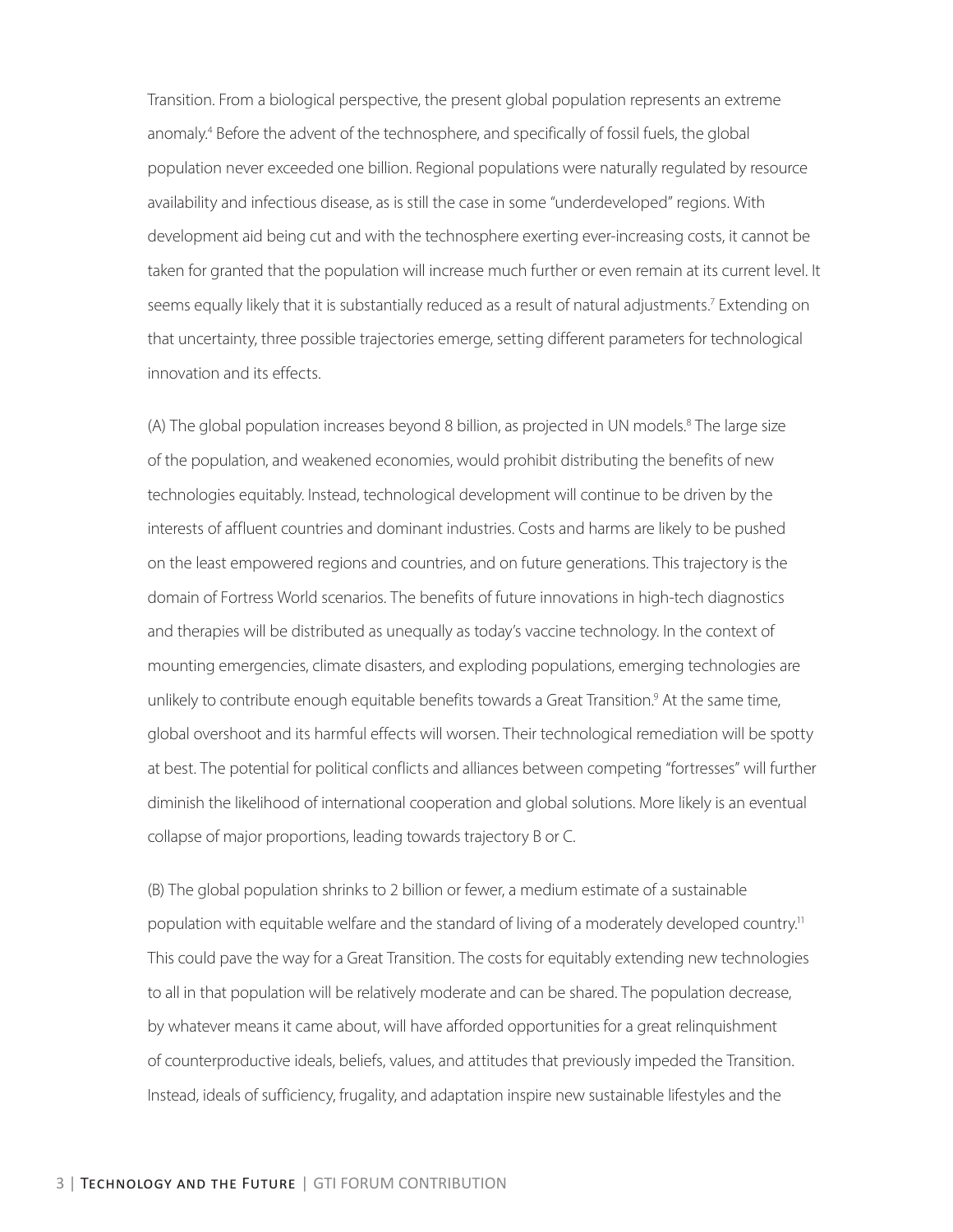equitable use of beneficial technologies.<sup>12</sup> Possible negative impacts and side effects remain below critical levels, and eventually even our overshoot can be deliberately reversed.

The smaller population will also allow for a more equitable sharing of specific technological benefits. Bioengineering at the ecosystem level has the potential to help us re-establish a sustainable balance between lands that are utilized to meet human needs and lands that are left as "wild" as possible. Artificial environments for controlled photosynthesis could enhance the spectrum of sustainable energy industries and revolutionize urban communities. Further developments in artificial intelligence could help with logistics, planning, and design. The digital economy might provide a stepping stone on the way towards a post-capitalist and post-growth economic order—a necessary condition for escaping overshoot.

(C) The global population fluctuates around present-day levels. This trajectory is the realm of Conventional Worlds, where business as usual remains the norm for a time. The gradual worsening of the polycrisis according to dominant trends will cause a gradual decline of human security in most regions. Population growth is more or less balanced by pandemics, famines, environmental toxicity, warfare, and reduced fertility; hectic regional fiddling with acute crises may involve new technologies in diverse local contexts, but without global coordination or internationally organized regimes. This kind of trajectory is unsustainable in the long run.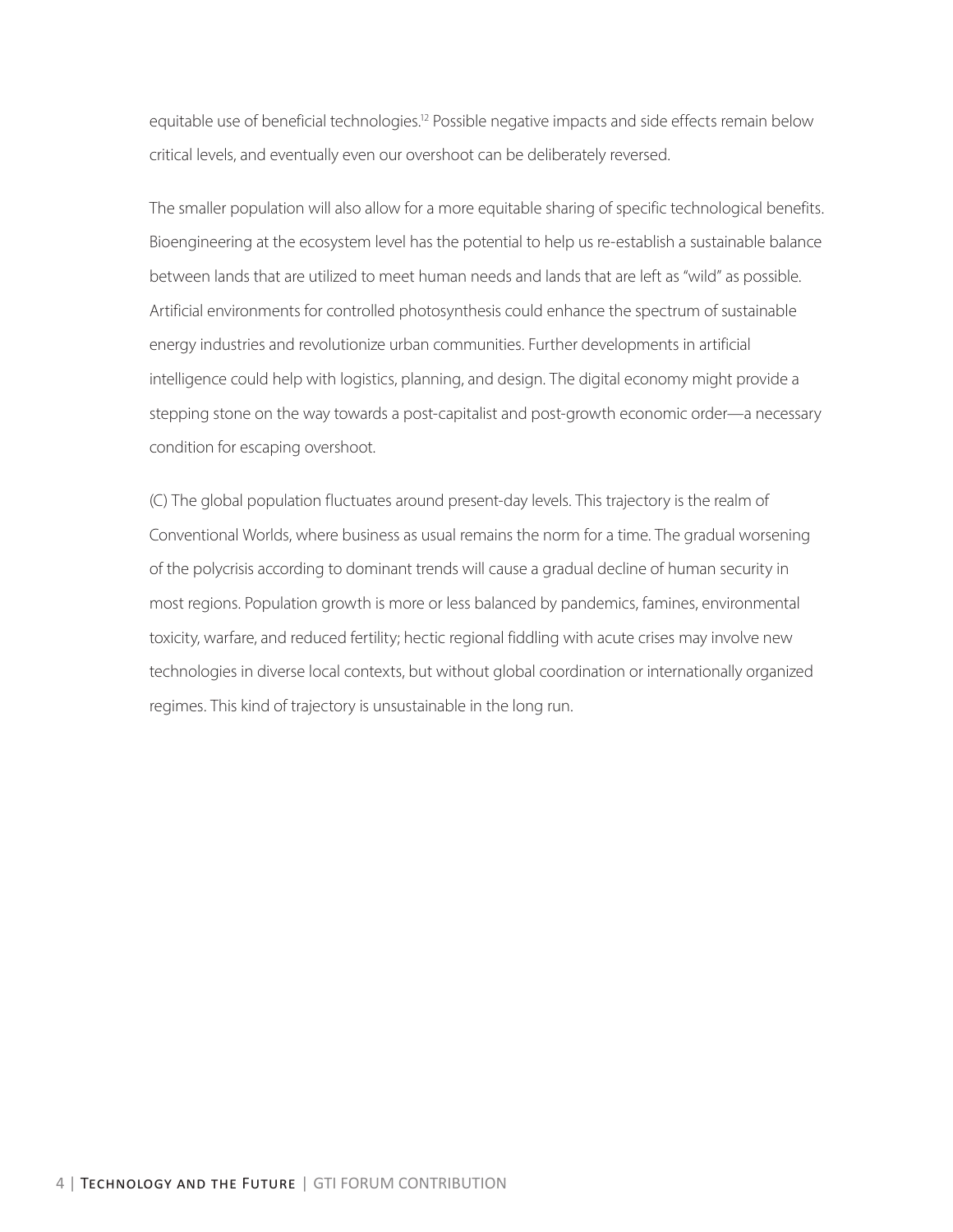#### **Endnotes**

1. Alexander Lautensach and Sabina Lautensach, "Why 'Sustainable Development' is Often Neither: A Constructive Critique," *Challenges in Sustainability* 1, no. 1 (2013): 3–15, [https://librelloph.com/](https://librelloph.com/challengesinsustainability/article/view/cis-1.1.3) [challengesinsustainability/article/view/cis-1.1.3](https://librelloph.com/challengesinsustainability/article/view/cis-1.1.3).

2. Ronald Wright, *A Short History of Progress* (Toronto: House of Anansi Press, 2004).

3. Andrew Nikiforuk, "Nikiforuk on Getting Real about Our Crises," *The Tyee*, December 6, 2021, [https://thetyee.](https://thetyee.ca/Analysis/2021/12/06/Andrew-Nikiforuk-Getting-Real-About-Our-Crises) [ca/Analysis/2021/12/06/Andrew-Nikiforuk-Getting-Real-About-Our-Crises.](https://thetyee.ca/Analysis/2021/12/06/Andrew-Nikiforuk-Getting-Real-About-Our-Crises)

4. William Rees, "Ecological Economics for Humanity's Plague Phase," *Ecological Economics*, 169 (2020), 106519.

5. Phoebe Barnard, William Moomaw, and Lorenzo Fioramonti, et al., "World Scientists' Warnings into Action, Local to Global," *Science Progress* 104, no. 4 (2021): 1–34.

6. Jem Bendell, *Deep Adaptation: A Map for Navigating Climate Tragedy*, IFLAS Occasional Paper 2, 2nd edition, July 27, 2020, Institute of Leadership & Sustainability (IFLAS), University of Cumbria, UK, [https://www.lifeworth.](https://www.lifeworth.com/deepadaptation.pdf) [com/deepadaptation.pdf.](https://www.lifeworth.com/deepadaptation.pdf)

7. Rees, "Ecological Economics"; Michael Dobkowski and Isidor Wallimann, *On the Edge of Scarcity: Environment, Resources, Population, Sustainability and Conflict* (Syracuse, NY: Syracuse University Press, 2002).

8. UNFPA – Population Division of the Department of Economic and Social Affairs of the United Nations Secretariat, "2019 Revision of World Population Prospects," 2019, <https://population.un.org/wpp/>.

9. Iddo Wernick, "Green Technologies Have a Glaring Problem of Scale," *RealClear Science*, November 27, 2021, [https://www.realclearscience.com/articles/2021/11/27/green\\_technologies\\_have\\_a\\_glaring\\_problem\\_of\\_](https://www.realclearscience.com/articles/2021/11/27/green_technologies_have_a_glaring_problem_of_scale_805367.html) [scale\\_805367.html](https://www.realclearscience.com/articles/2021/11/27/green_technologies_have_a_glaring_problem_of_scale_805367.html).

10. Theodore Lianis and Anastasia Pseiridis, "Sustainable Welfare and Optimum Population Size," *Environment, Development and Sustainability* 18, no. 6 (2016): 1679–1699.

11. Alexander Lautensach and Sabina Lautensach, *Human Security in World Affairs: Problems and Opportunities*, 2nd edition (Prince George, Canada: UNBC; Victoria, Canada: BCcampus, 2020), [https://opentextbc.ca/](https://opentextbc.ca/humansecurity/) [humansecurity/](https://opentextbc.ca/humansecurity/).